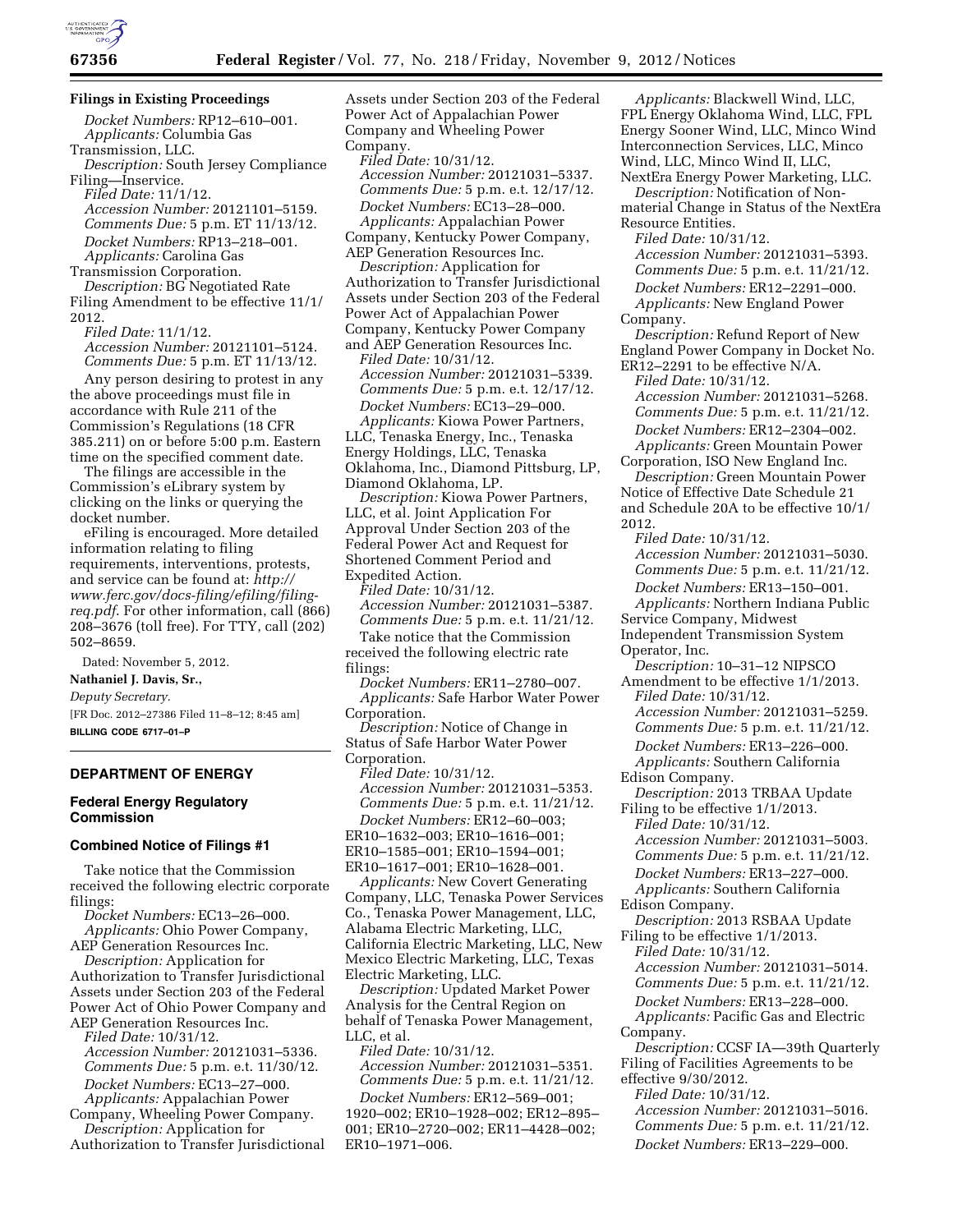*Applicants:* Green Mountain Power Corporation, ISO New England Inc. *Description:* GMP—Notice of Succession for Service Agreement No. 69 to be effective 10/1/2012. *Filed Date:* 10/31/12. *Accession Number:* 20121031–5029. *Comments Due:* 5 p.m. e.t. 11/21/12. *Docket Numbers:* ER13–230–000. *Applicants:* Northern Iowa Windpower II LLC. *Description:* Corrected Tariff Revisions to be effective 6/30/2012. *Filed Date:* 10/31/12. *Accession Number:* 20121031–5066. *Comments Due:* 5 p.m. e.t. 11/21/12. *Docket Numbers:* ER13–231–000. *Applicants:* Northern States Power Company, a Minnesota corporation. *Description:* 2012–10–31-Ada-Kasota-Intercon-Agmnts to be effective 12/31/ 2012. *Filed Date:* 10/31/12. *Accession Number:* 20121031–5067. *Comments Due:* 5 p.m. e.t. 11/21/12. *Docket Numbers:* ER13–232–000. *Applicants:* AEP Generation Resources Inc. *Description:* Ohio Power Supply Agreement to be effective 1/1/2014. *Filed Date:* 10/31/12. *Accession Number:* 20121031–5096. *Comments Due:* 5 p.m. e.t. 11/30/12. *Docket Numbers:* ER13–233–000. *Applicants:* Appalachian Power Company. *Description:* Power Coordination Agreement and Bridge Agreement to be effective 1/1/2014. *Filed Date:* 10/31/12. *Accession Number:* 20121031–5097. *Comments Due:* 5 p.m. e.t. 11/30/12. *Docket Numbers:* ER13–234–000. *Applicants:* Kentucky Power Company. *Description:* Power Coordination Agreement and Bridge Agreement Concurrence to be effective 1/1/2014. *Filed Date:* 10/31/12. *Accession Number:* 20121031–5098. *Comments Due:* 5 p.m. e.t. 11/30/12. *Docket Numbers:* ER13–235–000. *Applicants:* Indiana Michigan Power Company. *Description:* Power Coordination Agreement and Bridge Agreement Concurrence to be effective 1/1/2014. *Filed Date:* 10/31/12. *Accession Number:* 20121031–5101. *Comments Due:* 5 p.m. e.t. 11/30/12. *Docket Numbers:* ER13–236–000. *Applicants:* AEP Generation Resources Inc. *Description:* Bridge Agreement Concurrence to be effective 1/1/2014. *Filed Date:* 10/31/12.

*Accession Number:* 20121031–5104.

*Comments Due:* 5 p.m. e.t. 11/30/12. *Docket Numbers:* ER13–237–000. *Applicants:* Ohio Power Company. *Description:* Bridge Agreement Concurrence to be effective 1/1/2014. *Filed Date:* 10/31/12. *Accession Number:* 20121031–5105. *Comments Due:* 5 p.m. e.t. 11/30/12. *Docket Numbers:* ER13–238–000. *Applicants:* Appalachian Power Company. *Description:* Sporn and Mitchell Operating Agreements to be effective 1/ 1/2014. *Filed Date:* 10/31/12. *Accession Number:* 20121031–5106. *Comments Due:* 5 p.m. e.t. 12/17/12. *Docket Numbers:* ER13–239–000. *Applicants:* Kentucky Power Company. *Description:* Mitchell Operating Agreement Concurrence to be effective 1/1/2014. *Filed Date:* 10/31/12. *Accession Number:* 20121031–5107. *Comments Due:* 5 p.m. e.t. 12/17/12. *Docket Numbers:* ER13–240–000. *Applicants:* AEP Generation Resources Inc. *Description:* Sporn Operating Agreement Concurrence to be effective 1/1/2014. *Filed Date:* 10/31/12. *Accession Number:* 20121031–5109. *Comments Due:* 5 p.m. e.t. 12/17/12. *Docket Numbers:* ER13–241–000. *Applicants:* PJM Interconnection, L.L.C. *Description:* Original SA No. 3410; Queue No. W4–029 & Y1–075 (Reeves South) to be effective 10/12/2012. *Filed Date:* 10/31/12. *Accession Number:* 20121031–5117. *Comments Due:* 5 p.m. e.t. 11/21/12. *Docket Numbers:* ER13–242–000. *Applicants:* Midwest Independent Transmission System Operator, Inc. *Description:* SA 2013 G586 Amended GIA to be effective 11/1/2012. *Filed Date:* 10/31/12. *Accession Number:* 20121031–5118. *Comments Due:* 5 p.m. e.t. 11/21/12. *Docket Numbers:* ER13–243–000. *Applicants:* PJM Interconnection, L.L.C. *Description:* Original SA No. 3411; Queue No. W4–029 & Y1–075 (Reeves North) to be effective 10/12/2012. *Filed Date:* 10/31/12. *Accession Number:* 20121031–5123. *Comments Due:* 5 p.m. e.t. 11/21/12. *Docket Numbers:* ER13–244–000. *Applicants:* Green Mountain Power Corporation.

*Description:* Notice of Succession and Establishment of New eTariff Database to be effective 10/31/2012.

*Filed Date:* 10/31/12. *Accession Number:* 20121031–5125. *Comments Due:* 5 p.m. e.t. 11/21/12. *Docket Numbers:* ER13–245–000. *Applicants:* Green Mountain Power Corporation, Central Vermont Public Service Corporation. *Description:* Cancellation of Central Vermont eTariff Database to be effective 10/31/2012. *Filed Date:* 10/31/12. *Accession Number:* 20121031–5136. *Comments Due:* 5 p.m. e.t. 11/21/12. *Docket Numbers:* ER13–246–000. *Applicants:* Southern California Edison Company. *Description:* SCE 2013 Update ETC Reliability Services Rate to be effective 1/1/2013. *Filed Date:* 10/31/12. *Accession Number:* 20121031–5165. *Comments Due:* 5 p.m. e.t. 11/21/12. *Docket Numbers:* ER13–247–000. *Applicants:* NV Energy, Inc. *Description:* Transmission Rate Case—SPPC to be effective 1/1/2013. *Filed Date:* 10/31/12. *Accession Number:* 20121031–5179. *Comments Due:* 5 p.m. e.t. 11/21/12. *Docket Numbers:* ER13–249–000. *Applicants:* Southwest Power Pool, Inc. *Description:* 1313R6 Oklahoma Gas & Electric NITSA NOA to be effective 10/ 1/2012. *Filed Date:* 10/31/12. *Accession Number:* 20121031–5195. *Comments Due:* 5 p.m. e.t. 11/21/12. *Docket Numbers:* ER13–250–000. *Applicants:* Luminescent Systems, Inc. *Description:* Cancellation of Tariff to be effective 11/1/2012. *Filed Date:* 10/31/12. *Accession Number:* 20121031–5218. *Comments Due:* 5 p.m. e.t. 11/21/12. *Docket Numbers:* ER13–251–000. *Applicants:* Arizona Public Service Company. *Description:* APS Service Agreement No. 327-Azusa Simultaneous Exchange to be effective 1/1/2013. *Filed Date:* 10/31/12. *Accession Number:* 20121031–5222. *Comments Due:* 5 p.m. e.t. 11/21/12. *Docket Numbers:* ER13–252–000. *Applicants:* Entergy Gulf States Louisiana, L.L.C. *Description:* EGSL–SRMPA Extension of Interim Agreement to be effective 1/ 1/2013. *Filed Date:* 10/31/12. *Accession Number:* 20121031–5229. *Comments Due:* 5 p.m. e.t. 11/21/12. *Docket Numbers:* ER13–253–000. *Applicants:* Entergy Arkansas, Inc.

*Description:* EAI Filing of Unexecuted Reimbursement Agreement with AECC to be effective 1/1/2013.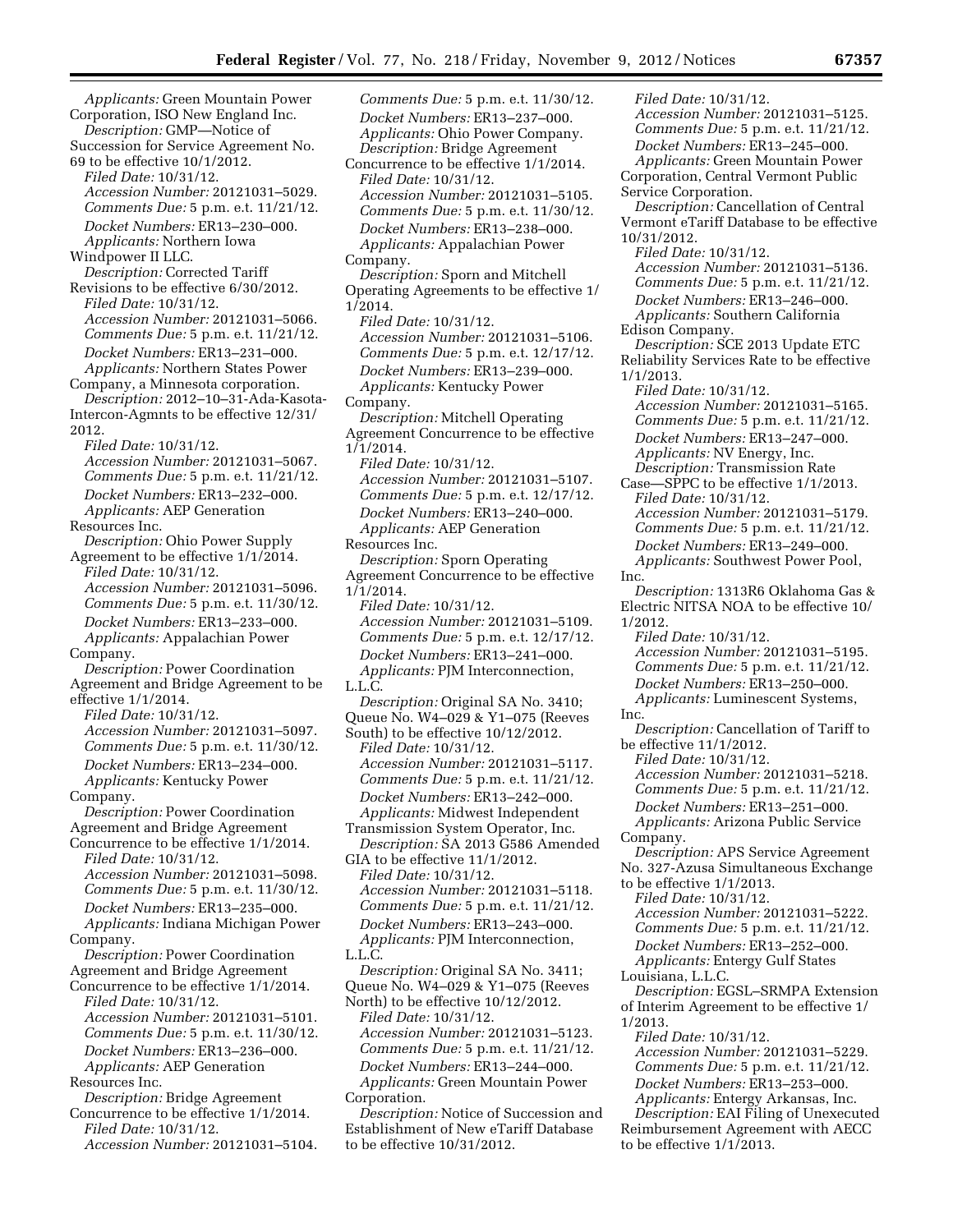*Filed Date:* 10/31/12. *Accession Number:* 20121031–5235. *Comments Due:* 5 p.m. e.t. 11/21/12. *Docket Numbers:* ER13–254–000. *Applicants:* Midwest Independent Transmission System Operator, Inc. *Description:* 10–31–12 ATC Attachment FF to be effective 12/30/ 2012. *Filed Date:* 10/31/12. *Accession Number:* 20121031–5243. *Comments Due:* 5 p.m. e.t. 11/21/12. *Docket Numbers:* ER13–255–000. *Applicants:* NV Energy, Inc. *Description:* Transmission Rate Case—NPC to be effective 1/1/2013. *Filed Date:* 10/31/12. *Accession Number:* 20121031–5246. *Comments Due:* 5 p.m. e.t. 11/21/12. *Docket Numbers:* ER13–256–000. *Applicants:* Exelon Energy Company. *Description:* Exelon Energy Company, Notice of Cancellation to be effective 11/ 1/2012. *Filed Date:* 10/31/12. *Accession Number:* 20121031–5250. *Comments Due:* 5 p.m. e.t. 11/21/12. *Docket Numbers:* ER13–257–000. *Applicants:* PJM Interconnection, L.L.C. *Description:* Queue Position V2–028; Original Service Agreement No. 3413 to be effective 9/28/2012. *Filed Date:* 10/31/12. *Accession Number:* 20121031–5251. *Comments Due:* 5 p.m. e.t. 11/21/12. *Docket Numbers:* ER13–258–000. *Applicants:* California Independent System Operator Corporation. *Description:* 2012–10–31 CAISO Amendment 7 to the PLA with CDWR to be effective 11/1/2012. *Filed Date:* 10/31/12. *Accession Number:* 20121031–5255. *Comments Due:* 5 p.m. e.t. 11/21/12. *Docket Numbers:* ER13–259–000. *Applicants:* Oklahoma Gas and Electric Company. *Description:* Revisions to Depreciation Rates to be effective 8/2/2012. *Filed Date:* 10/31/12. *Accession Number:* 20121031–5256. *Comments Due:* 5 p.m. e.t. 11/21/12. *Docket Numbers:* ER13–260–000. *Applicants:* Dynegy Oakland, LLC. *Description:* Annual RMR Section 205 Filing and RMR Schedule F Informational Filing to be effective 1/1/ 2013. *Filed Date:* 10/31/12. *Accession Number:* 20121031–5260. *Comments Due:* 5 p.m. e.t. 11/21/12. *Docket Numbers:* ER13–261–000. *Applicants:* California Power Exchange Corporation.

*Description:* Rate Filing for Rate Period 22 to be effective 1/1/2013.

*Filed Date:* 10/31/12. *Accession Number:* 20121031–5273. *Comments Due:* 5 p.m. e.t. 11/21/12. *Docket Numbers:* ER13–262–000. *Applicants:* Central Maine Power Company. *Description:* Warren Interconnection Agreement to be effective 11/1/2012. *Filed Date:* 10/31/12. *Accession Number:* 20121031–5277. *Comments Due:* 5 p.m. e.t. 11/21/12. *Docket Numbers:* ER13–263–000. *Applicants:* Midwest Independent Transmission System Operator, Inc. *Description:* 10–31–12 to be effective 1/1/2013. *Filed Date:* 10/31/12. *Accession Number:* 20121031–5279. *Comments Due:* 5 p.m. e.t. 11/21/12. *Docket Numbers:* ER13–264–000. *Applicants:* Oklahoma Gas and Electric Company. *Description:* Revisions to Formula Rate to be effective 8/2/2012. *Filed Date:* 10/31/12. *Accession Number:* 20121031–5280. *Comments Due:* 5 p.m. e.t. 11/21/12. *Docket Numbers:* ER13–265–000. *Applicants:* Nevada Power Company. *Description:* Rate Schedule No. 134 Interim Balancing Area Services Agreement-VEA to be effective 11/1/ 2012. *Filed Date:* 10/31/12. *Accession Number:* 20121031–5281. *Comments Due:* 5 p.m. e.t. 11/21/12. *Docket Numbers:* ER13–267–000. *Applicants:* Northern States Power Company, a Minnesota corporation, Northern States Power Company, a Wisconsin corporation. *Description:* Northern States Power Company, a Minnesota corporation, et al. submit a Notice of Cancellation of the Restated Electric Service Agreement with Rice Lake, Wisconsin. *Filed Date:* 10/31/12. *Accession Number:* 20121031–5366. *Comments Due:* 5 p.m. e.t. 11/21/12. *Docket Numbers:* ER13–268–000. *Applicants:* Northern States Power Company, a Wisconsin corporation. *Description:* Northern States Power Company, a Wisconsin corporation submits a Notice of Cancellation of the Restated Interconnection and Power and Energy Supply Agreement with the Village of Bangor, Wisconsin. *Filed Date:* 10/31/12. *Accession Number:* 20121031–5391.

*Comments Due:* 5 p.m. e.t. 11/21/12. Take notice that the Commission

received the following electric securities filings:

*Docket Numbers:* ES13–5–000. *Applicants:* ITC Arkansas LLC, ITC Louisiana LLC, ITC Mississippi LLC, ITC Texas LLC.

*Description:* Application under Section 204 of the Federal Power Act for Authorization to Issue Debt Securities of ITC Arkansas LLC, ITC Louisiana LLC, ITC Mississippi LLC and ITC Texas LLC.

*Filed Date:* 10/31/12. *Accession Number:* 20121031–5386. *Comments Due:* 5 p.m. e.t. 11/21/12.

*Docket Numbers:* ES13–6–000. *Applicants:* Entergy Services, Inc., Transmission Company Arkansas, LLC, Transmission Company Louisiana I, LLC, Transmission Company Louisiana II, LLC, Transmission Company Mississippi, LLC, Transmission Company New Orleans, LLC,

Transmission Company Texas, LLC. *Description:* Application under Section 204 of the Federal Power Act for Authorization to Issue Debt Securities of Transmission Company Arkansas, LLC, et al.

*Filed Date:* 10/31/12. *Accession Number:* 20121031–5390. *Comments Due:* 5 p.m. e.t. 11/21/12. Take notice that the Commission received the following land acquisition reports:

*Docket Numbers:* LA12–3–000. *Applicants:* Ashtabula Wind, LLC, Ashtabula Wind II, LLC, Ashtabula Wind III, LLC, Backbone Mountain Windpower LLC, Badger Windpower, LLC, Baldwin Wind, LLC, Bayswater Peaking Facility, LLC, Blackwell Wind, LLC, Butler Ridge Wind Energy Center, LLC, Crystal Lake Wind, LLC, Crystal Lake Wind II, LLC, Crystal Lake Wind III, LLC, Day County Wind, LLC, Diablo Winds, LLC, Elk City Wind, LLC, Elk City II Wind, LLC, Ensign Wind, LLC, ESI Vansycle Partners, L.P., Florida Power & Light Co., FPL Energy Burleigh County Wind, LLC, FPL Energy Cabazon Wind, LLC, FPL Energy Cape, LLC, FPL Energy Cowboy Wind, LLC, FPL Energy Green Power Wind, LLC, FPL Energy Hancock County Wind, LLC, FPL Energy Illinois Wind, LLC, FPL Energy Maine Hydro LLC, FPL Energy Marcus Hook, L.P., FPL Energy MH50 L.P., FPL Energy Montezuma Wind, LLC, FPL Energy Mower County, LLC, FPL Energy New Mexico Wind, LLC, FPL Energy North Dakota Wind, LLC, FPL Energy North Dakota Wind II, LLC, FPL Energy Oklahoma Wind, LLC, FPL Energy Oliver Wind I, LLC, FPL Energy Oliver Wind II, LLC, FPL Energy Sooner Wind, LLC, FPL Energy South Dakota Wind, LLC, FPL Energy Stateline II, Inc., FPL Energy Vansycle, LLC, FPL Energy Wyman, LLC, FPL Energy Wyman IV, LLC, FPL Energy Wyoming, LLC, Garden Wind, LLC, Gray County Wind Energy, LLC, Hatch Solar Energy Center I, LLC, Hawkeye Power Partners, LLC,